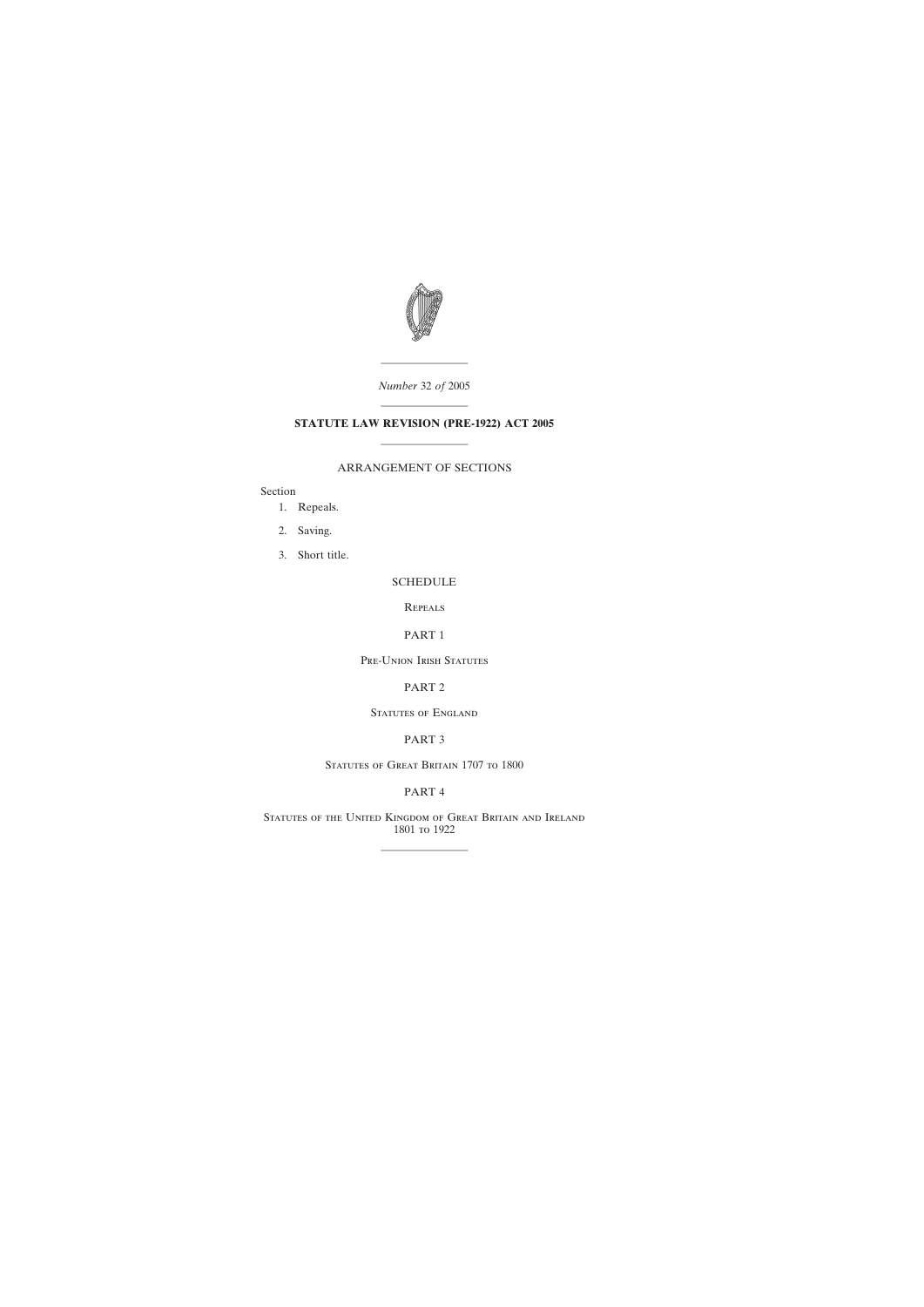

*Number* 32 *of* 2005

————————

# <span id="page-1-0"></span>———————— **STATUTE LAW REVISION (PRE-1922) ACT 2005** ————————

#### AN ACT TO PROMOTE THE REVISION OF STATUTE LAW BY REPEALING ENACTMENTS PASSED BEFORE 6 DECEMBER 1922 WHICH HAVE CEASED TO BE IN FORCE OR HAVE BECOME UNNECESSARY. [18*th December*, 2005]

BE IT ENACTED BY THE OIREACHTAS AS FOLLOWS:

**1**.—The statutes of Ireland, England, Great Britain and the United Repeals. Kingdom of Great Britain and Ireland mentioned in the *Schedule* to this Act are repealed.

**2.**—(1) This Act does not affect any existing principle or rule of Saving. law or equity, or any established jurisdiction, form or course of pleading, practice or procedure, notwithstanding that it may have been in any manner derived from, affirmed or recognised by any enactment repealed by this Act.

(2) Where any enactment not repealed by this Act has been confirmed, revived or perpetuated by an enactment repealed by this Act, such confirmation, revival or perpetuation is not affected by the repeal.

**3.**—This Act may be cited as the Statute Law Revision (Pre-1922) Short title. Act 2005.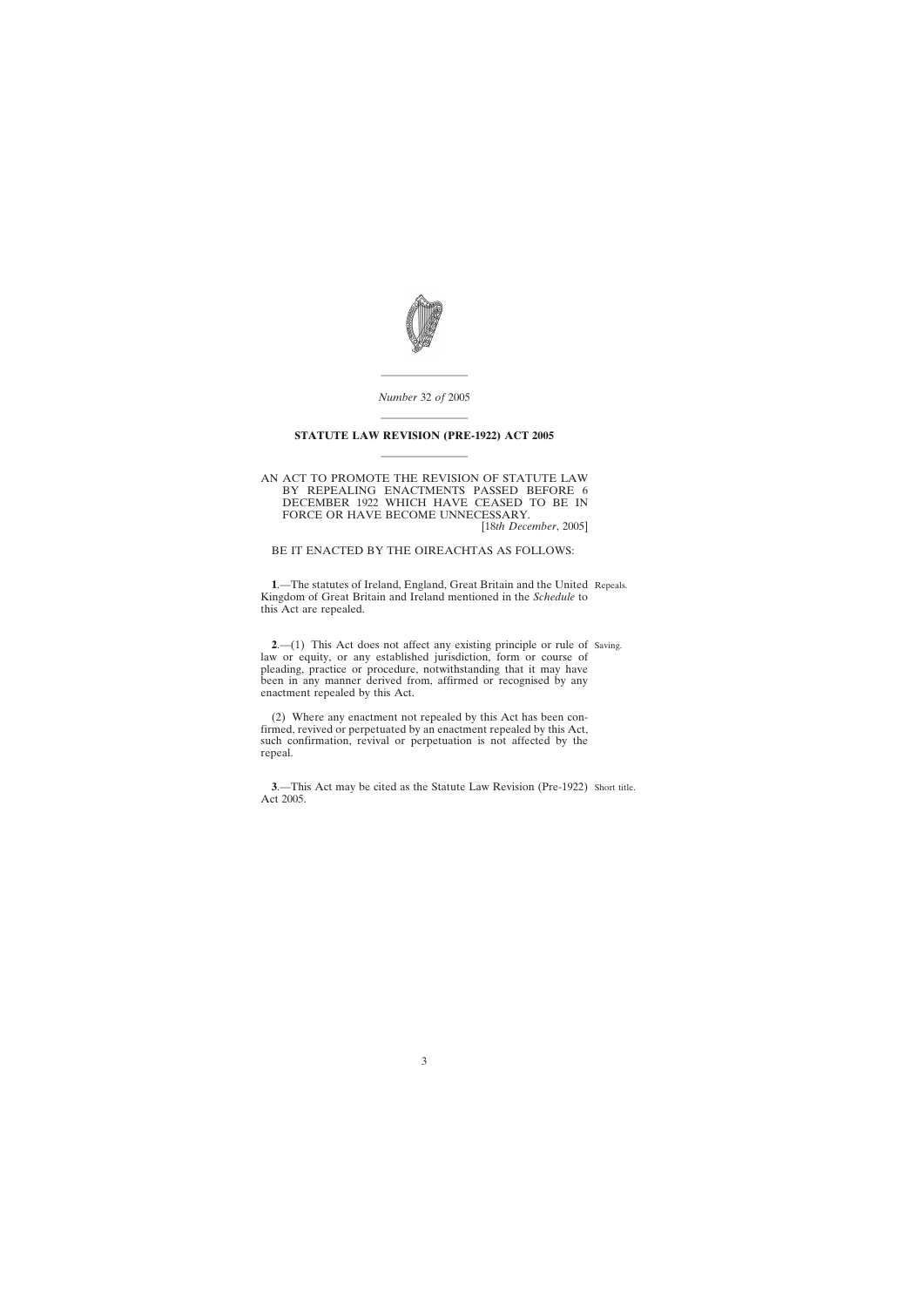#### [*No.* **32.**] [2005.] *Statute Law Revision (Pre-*1922*) Act* 2005*.* SCHEDULE

<span id="page-2-0"></span>*Section 1.*

#### **REPEALS**

#### PART 1

#### Pre-Union Irish Statutes

| Session and Chapter   | Short Title or Subject                                |
|-----------------------|-------------------------------------------------------|
| 1 Edw. 2              | Observance in Ireland of Statute of Winchester (1308) |
| 4 Ann. c. 12          | State Minerals Act 1705                               |
| 2 Geo. 1, c. 17       | Servants Act 1715                                     |
| 7 Geo. 2. c. 9        | Spinners Act 1733                                     |
| 17 Geo. 2. c. 5       | Slaughter of Cattle Act 1743                          |
| 11 Geo. 3, c. 6       | Burning of Bricks (Dublin) Act 1770                   |
| 11 & 12 Geo. 3, c. 28 | Lime Kilns (Dublin) Act 1771                          |

#### PART 2

## STATUTES OF ENGLAND

| Session or Session and<br>Chapter                                                                                                                                                                                                                                                                                          | Short Title or Subject                                                                                                                                                                                                                                                                                    |
|----------------------------------------------------------------------------------------------------------------------------------------------------------------------------------------------------------------------------------------------------------------------------------------------------------------------------|-----------------------------------------------------------------------------------------------------------------------------------------------------------------------------------------------------------------------------------------------------------------------------------------------------------|
| 13 Edw. 1. Stat.<br>Wynton. (Statute of<br>Winchester)                                                                                                                                                                                                                                                                     | Fairs and markets in Churchyards (1285)                                                                                                                                                                                                                                                                   |
| 21 Edw. 1. Stat. de<br>Justic. Assig.                                                                                                                                                                                                                                                                                      | Justices of assize (1293)                                                                                                                                                                                                                                                                                 |
| 25 Edw. 1. Magna<br>Carta.<br>c. 1<br>c.9<br>c. 10<br>c. 18<br>c. 22<br>c. 23<br>c. 25<br>c. 35<br>c.37                                                                                                                                                                                                                    | Confirmation of liberties (1297)<br>Confirmation of liberties (1297)<br>Distress for services (1297)<br>Crown Debt (1297)<br>Land of felons $(1297)$<br>Suppression of Wears (1297)<br>Measures and Weights (1297)<br>Frankpledge: Sheriff's Tourn (1297)<br>Confirmation of customs and liberties (1297) |
| 25 Edw. 1. Conarmatio.<br>Cartarum                                                                                                                                                                                                                                                                                         | Confirmation of charters (1297)                                                                                                                                                                                                                                                                           |
| 17 Edw. 2. St. 2. De<br>terris Templar.                                                                                                                                                                                                                                                                                    | Templars' lands (1324)                                                                                                                                                                                                                                                                                    |
| Statutes of uncertain<br>date.<br>Les Estatuz del<br>Eschekere c. 12<br>Stat. de ten. p'legem<br>Angl.<br>Prerogativa Regis. c. 10<br>Prerogativa Regis. c. 11<br>Prerogativa Regis. c. 12<br>Prerogativa Regis. c. 16<br>Prerogativa Regis. c. 17<br>Prerogativa Regis. c. 18<br>De Catallis Felonum<br>Visus Francipleg. | Exchequer court<br>Tenants by the curtesy<br>Presentation to benefices<br>Lands of Idiots<br>Lands of Lunatics<br>Forfeitures<br>Crown grants<br>Crown: Forfeitures<br>Forfeitures<br>View of frankpledge                                                                                                 |
| 14 Edw. 3. St. 3                                                                                                                                                                                                                                                                                                           | Denial of subjection of England to Kings of France<br>(1340)                                                                                                                                                                                                                                              |
| 50 Edw. 3                                                                                                                                                                                                                                                                                                                  | Confirmation of liberties and charters, pardon, arrest of<br>clergy, fraudulent conveyances, cloth (1376)                                                                                                                                                                                                 |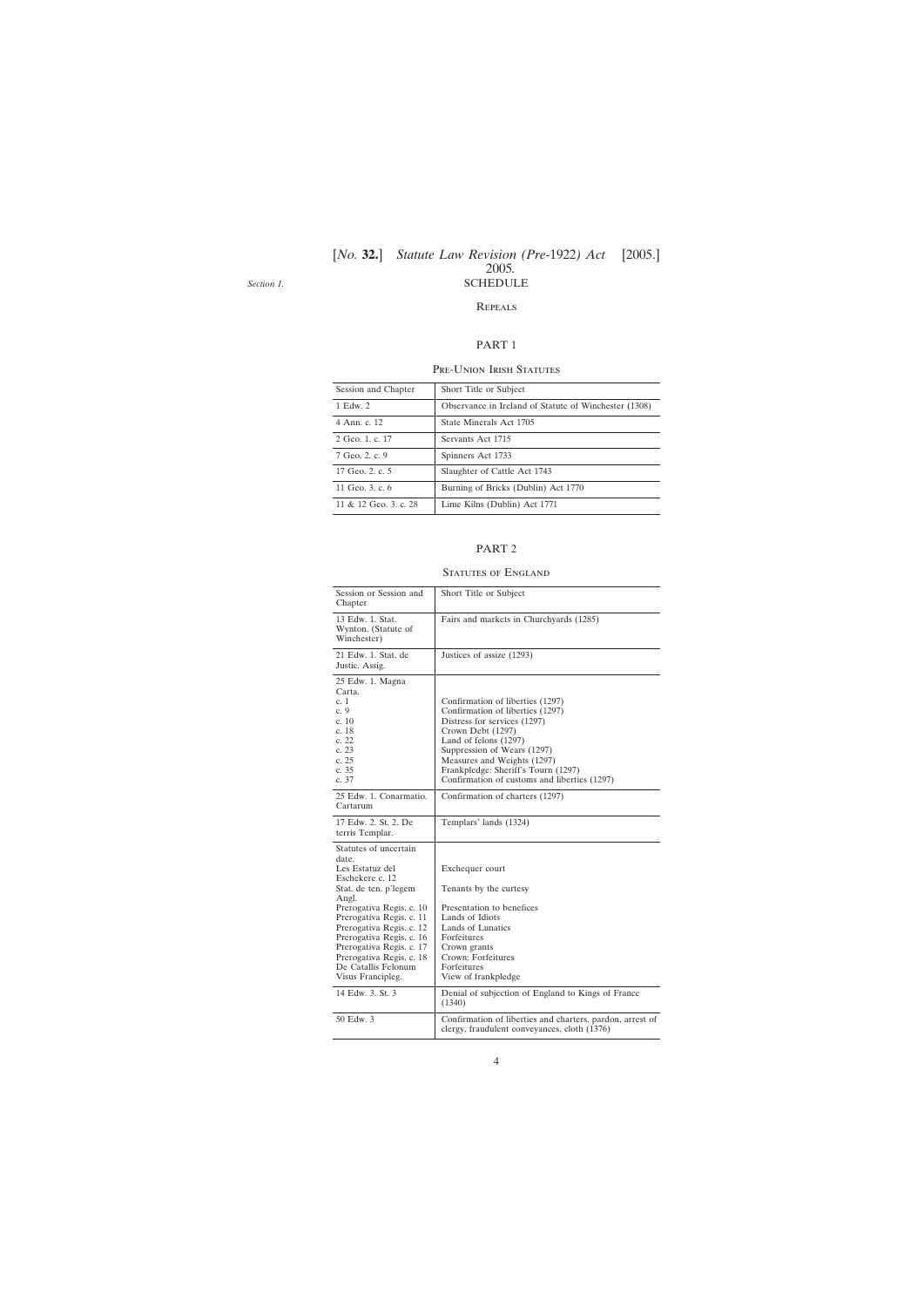| Session or Session and<br>Chapter        | Short Title or Subject                                                                                                       |
|------------------------------------------|------------------------------------------------------------------------------------------------------------------------------|
| 4 Hen. 5 [St.2] c. 1                     | Confirmation of charters and statutes (1416)                                                                                 |
| 27 Hen. 6. c. 5                          | Sunday Fairs (1448)                                                                                                          |
| 1 Hen. 7. Part<br>preceding c. 1         | Title of the King (1485)                                                                                                     |
| 11 Hen. 7.<br>c. 44<br>c. 45<br>c. 64    | Restitution of Earl of Kildare (1495)<br>Prior of Kilmaynan, Ireland (1495)<br>Attainder of Sir William Stanley, etc. (1495) |
| 24 Hen. 8. c. 12                         | Ecclesiastical Appeals (1532)                                                                                                |
| 26 Hen. 8.<br>c. 3<br>c. 25              | First Fruits and Tenths (1534)<br>Attainder of Earl of Kildare (1534)                                                        |
| 28 Hen. 8. c. 18                         | Attainder of Earl of Kildare (1536)                                                                                          |
| 31 Hen. 8. c. 10                         | House of Lords Precedence (1539)                                                                                             |
| 32 Hen. 8. c. 25                         | Succession to the Crown (1540)                                                                                               |
| 35 Hen. 8. c. 1                          | Succession to the Crown (1543)                                                                                               |
| 1 Edw. 6. c. 1                           | Sacrament (1547)                                                                                                             |
| 2 & 3 Edw. 6, c. 1                       | Uniformity (1548)                                                                                                            |
| 5 & 6 Edw. 6, c. 1                       | Uniformity (1551)                                                                                                            |
| 1 Mar. sess. 2. c. 1                     | Legitimacy of the Queen, etc. (1553)                                                                                         |
| 1 Mar. sess. 3. c. 1                     | Queen Regent's Prerogative (1554)                                                                                            |
| 1 Eliz.<br>c.1<br>c. 2<br>c. 3           | Act of Supremacy (1558)<br>Act of Uniformity (1558)<br>Queen's title to the Crown (1558)                                     |
| 5 Eliz. c. 23                            | Writ De Excommunicato Capiendo. (1562)                                                                                       |
| 13 Eliz. c. 12                           | Ordination of Ministers (1571)                                                                                               |
| 1 Jas. 1. c. 1                           | Succession to the Crown (1603)                                                                                               |
| 12 Chas. 2.<br>c. 11<br>c. 12<br>c. $30$ | General pardon (1660)<br>Legal proceedings during Commonwealth (1660)<br>Attainder of the regicides, etc. (1660)             |
| 14 Chas. 2. c. 4                         | Act of Uniformity (1662)                                                                                                     |
| 22 & 23 Chas. 2. c. 26                   | Tobacco planting and plantation trade (1670)                                                                                 |
| 31 Chas. 2. c. 2                         | Habeas Corpus Act 1679                                                                                                       |
| 1 Will. & Mar.<br>c. 1<br>c. 6           | Parliament (1688)<br>Coronation Oath (1688)                                                                                  |
| 2 Will. & Mar. c. 1                      | Crown and Parliament Recognition (1689)                                                                                      |
| 12 & 13 Will. 3. c. 2                    | Act of Settlement (1700)                                                                                                     |
| 1 Ann. c. 2                              | Demise of the Crown (1702)                                                                                                   |
| 4 & 5 Ann. c. 16                         | Princess Sophia naturalization (1705)                                                                                        |
| 6 Ann. c. 11                             | Union with Scotland Act 1706                                                                                                 |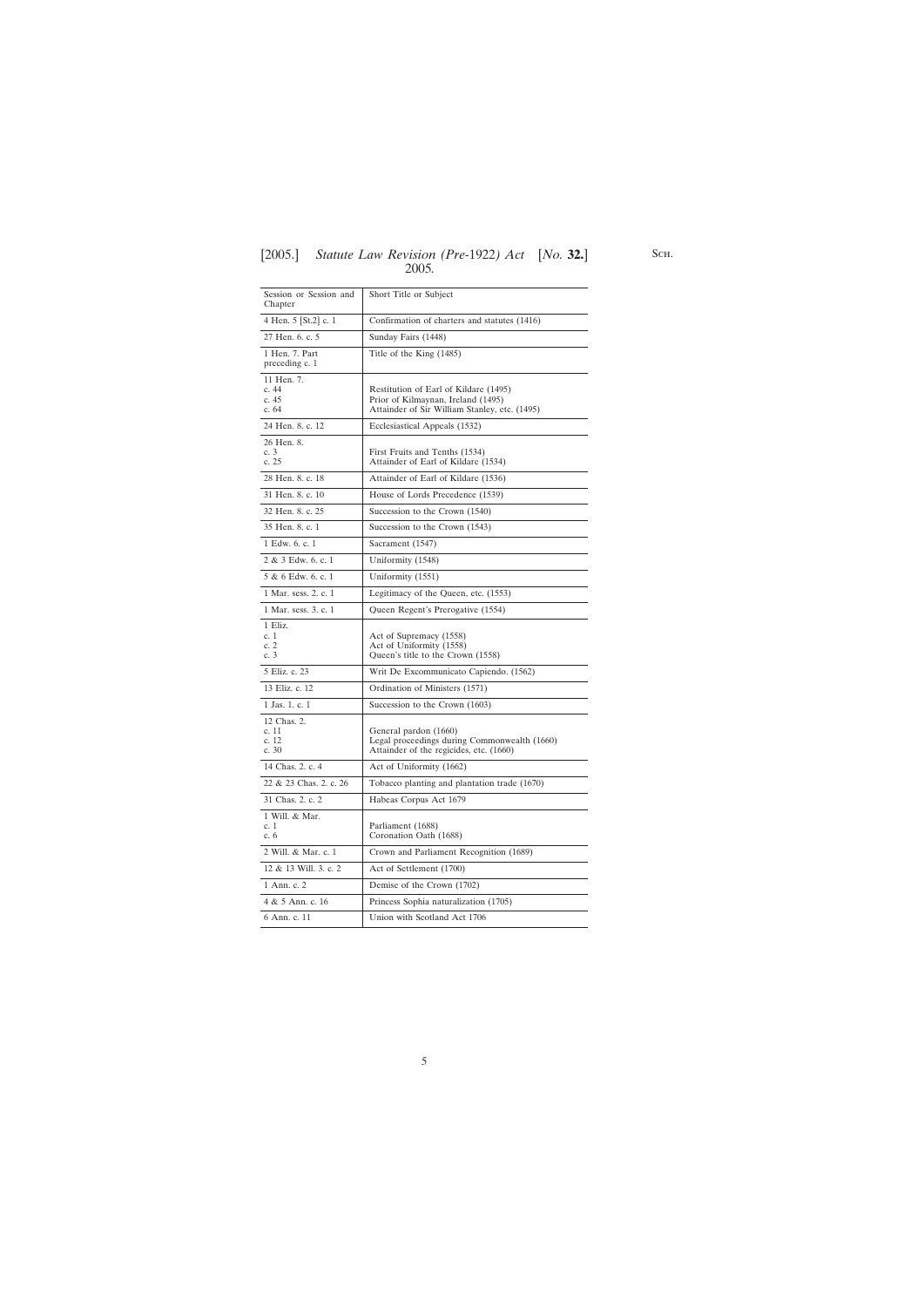## PART 3

| Session and Chapter | Short Title or Subject                |
|---------------------|---------------------------------------|
| 10 Ann. c. 8        | Princess Sophia's Precedence Act 1711 |
| 5 Geo. 1, c. 11     | Adulteration of Coffee Act 1718       |
| 21 Geo. 2. c. 32    | Mercers, London (1747)                |
| 24 Geo. 2. c. 14    | London and Mercers Company (1750)     |
| 25 Geo. 2. c. 7     | Mercers Company, London (1751)        |
| 12 Geo. 3. c. 11    | Royal Marriages Act 1772              |

#### STATUTES OF GREAT BRITAIN 1707 TO 1800

#### PART 4

Statutes of the United Kingdom of Great Britain and Ireland 1801 to 1922

| Session and Chapter                   | Short Title or Subject                                                                                                           |
|---------------------------------------|----------------------------------------------------------------------------------------------------------------------------------|
| 50 Geo. 3. c. 82                      | Flax and Hemp Seed (Ireland) Act 1810                                                                                            |
| 53 Geo. 3. c. 48                      | Local Militia (Ireland) Act 1813                                                                                                 |
| 54 Geo. 3. c. 159                     | Harbours Act 1814                                                                                                                |
| 56 Geo. 3. c. 138                     | Pillory Abolition Act 1816                                                                                                       |
| 57 Geo. 3. c. 41                      | Paymaster General Act 1817                                                                                                       |
| 58 Geo. 3.<br>c. $30$<br>c. 31        | Costs Act 1818<br>Court Houses (Ireland) Act 1818                                                                                |
| 59 Geo. 3. c. 25                      | Freight for Treasure Act 1819                                                                                                    |
| 4 Geo. 4. c. 89                       | Law Costs (Ireland) Act 1823                                                                                                     |
| 2 & 3 Will. 4. c. 21                  | Coal Trade (Ireland) Act 1832                                                                                                    |
| 3 & 4 Will, 4, c, 24                  | Government Annuities Act 1833                                                                                                    |
| 1 & 2 Vict.<br>c. 2<br>c. 28          | Civil List Act 1837<br>Bread (Ireland) Act 1838                                                                                  |
| 4 & 5 Vict. c. 46                     | Tralee navigation loan (1841)                                                                                                    |
| 5 & 6 Vict.<br>c.28<br>c. 75<br>c. 97 | Capital Punishment (Ireland) Act 1842<br>Charitable Pawn Offices (Ireland) Act 1842<br>Limitations of Actions and Costs Act 1842 |
| 6 & 7 Vict. c. 8                      | Justices (Ireland) Act 1843                                                                                                      |
| 7 & 8 Vict.<br>c. 47<br>c. 99         | Linen Manufactures (Ireland) Act 1844<br>Tralee navigation and harbour (1844)                                                    |
| 8 & 9 Vict. c. 77                     | Hosiery Act 1845                                                                                                                 |
| 9 & 10 Vict. c. 48                    | Art Unions Act 1846                                                                                                              |
| 13 & 14 Vict.<br>c. $4$<br>c. 89      | Bridges (Ireland) Act 1850<br>Court of Chancery (Ireland) Regulation Act 1850                                                    |
| 16 & 17 Vict. c. 85                   | Privy Council Registrar Act 1853                                                                                                 |
| 20 & 21 Vict. c. 7                    | Grand Jury Cess (Ireland) Act 1857                                                                                               |
| 21 & 22 Vict. c. 52                   | Inferior Courts Officers (Ireland) Act 1858                                                                                      |
| 24 & 25 Vict. c. 47                   | Harbour and Passing Tolls, &c. Act 1861                                                                                          |
| 25 & 26 Vict.<br>c. 76<br>c. 113      | Weights and Measures (Ireland) Amendment Act 1862<br>Poor Removal Act 1862                                                       |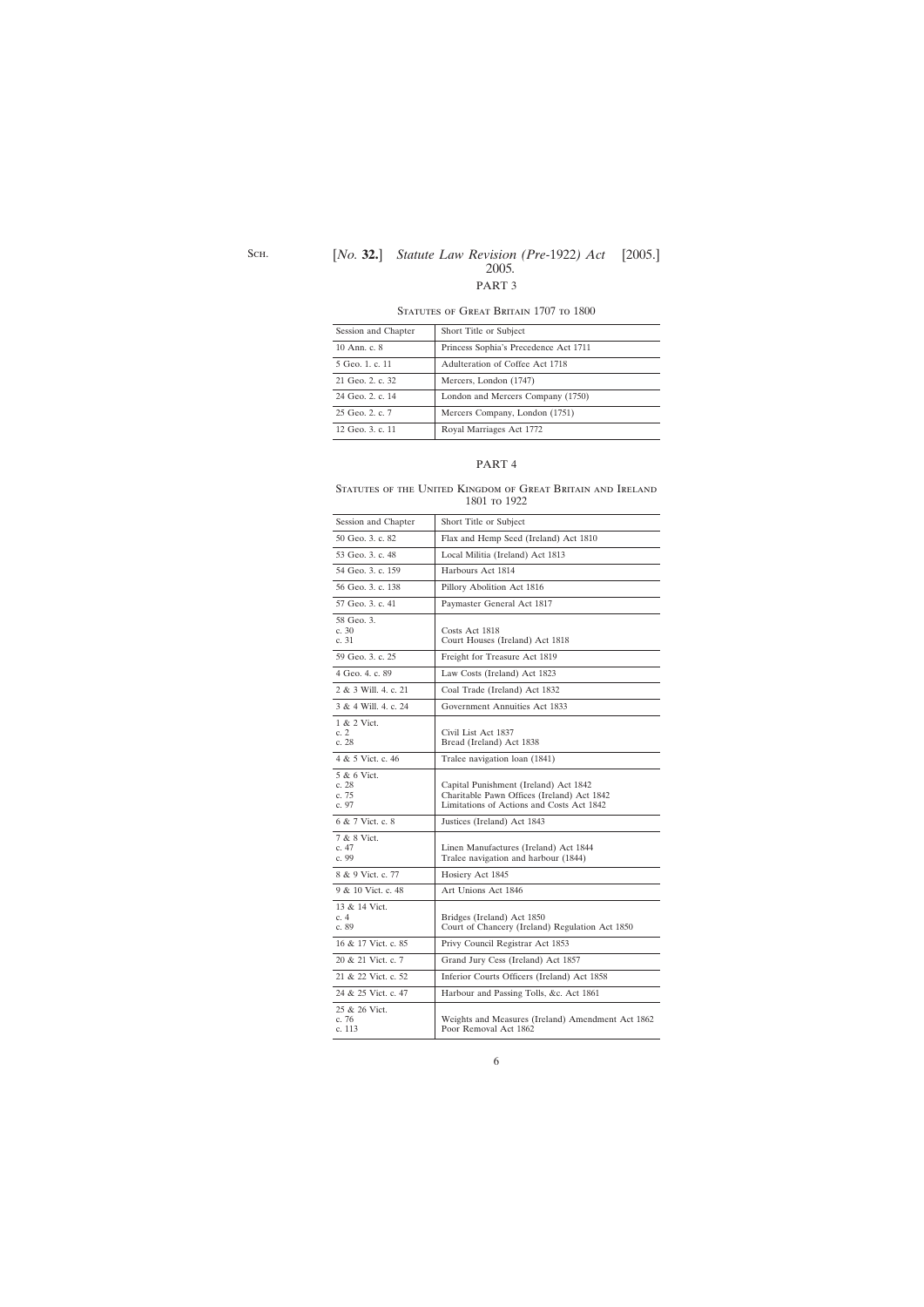| Session and Chapter                       | Short Title or Subject                                                                                  |
|-------------------------------------------|---------------------------------------------------------------------------------------------------------|
| 27 & 28 Vict. c. 89                       | Defence Act Amendment Act 1864                                                                          |
| 28 & 29 Vict.<br>c. 65<br>c. 124          | Defence Act 1865<br>Admiralty Powers, &c. Act 1865                                                      |
| 31 & 32 Vict. c. 33                       | Cotton Statistics Act 1868                                                                              |
| 32 & 33 Vict. c. 112                      | Adulteration of Seeds Act 1869                                                                          |
| 33 & 34 Vict. c. 58                       | Forgery Act 1870                                                                                        |
| 36 & 37 Vict.<br>c. 21<br>c. 72           | University of Dublin Tests Act 1873<br>Defence Acts Amendment Act 1873                                  |
| 37 & 38 Vict. c. 36                       | False Personation Act 1874                                                                              |
| 38 & 39 Vict. c. 70                       | Chimney Sweepers Act 1875                                                                               |
| 40 & 41 Vict. c. 11                       | Jurisdiction in Rating Act 1877                                                                         |
| 41 & 42 Vict. c. 17                       | Adulteration of Seeds Act 1878                                                                          |
| 42 & 43 Vict. c. 28                       | Convention (Ireland) Act Repeal Act 1879                                                                |
| 44 & 45 Vict.<br>c. 23<br>c. 62           | Court of Bankruptcy (Ireland) Officers and Clerks Act<br>1881<br>Veterinary Surgeons Act 1881           |
| 45 & 46 Vict. c. 7                        | Army (Annual) Act 1882                                                                                  |
| 46 & 47 Vict. c. 6                        | Army (Annual) Act 1883                                                                                  |
| 47 & 48 Vict. c. 8                        | Army (Annual) Act 1884                                                                                  |
| 48 & 49 Vict.<br>c. $8$<br>c. $62$        | Army (Annual) Act 1885<br>Parliamentary Elections (Returning Officers) Act 1885                         |
| 49 & 50 Vict.<br>c. $8$<br>c. 57          | Army (Annual) Act 1886<br>Parliamentary Elections (Returning Officers) Act<br>(1875) Amendment Act 1886 |
| 50 & 51 Vict. c. 2                        | Army (Annual) Act 1887                                                                                  |
| 51 & 52 Vict.<br>c. $4$<br>c. 55          | Army (Annual) Act 1888<br>Sand-Grouse Protection Act 1888                                               |
| 52 & 53 Vict. c. 3                        | Army (Annual) Act 1889                                                                                  |
| 53 & 54 Vict.<br>c. $4$<br>c. 25<br>c. 42 | Army (Annual) Act 1890<br>Barracks Act 1890<br>Reserve Forces Act 1890                                  |
| 54 & 55 Vict.<br>c. 5<br>c. 36            | Army (Annual) Act 1891<br>Consular Salaries and Fees Act 1891                                           |
| 55 & 56 Vict.<br>c. $2$<br>c.42           | Army (Annual) Act 1892<br>Irish Education Act 1892                                                      |
| 56 & 57 Vict.<br>c. $4$<br>c. 41          | Army (Annual) Act 1893<br>Irish Education Act 1893                                                      |
| 57 & 58 Vict. c. 3                        | Army (Annual) Act 1894                                                                                  |
| 58 & 59 Vict. c. 7                        | Army (Annual) Act 1895                                                                                  |
| 59 & 60 Vict. c. 2                        | Army (Annual) Act 1896                                                                                  |
| 60 & 61 Vict.<br>c. 55<br>c.60            | Wicklow Harbour Advances Act 1897<br>Chaff-Cutting Machines (Accidents) Act 1897                        |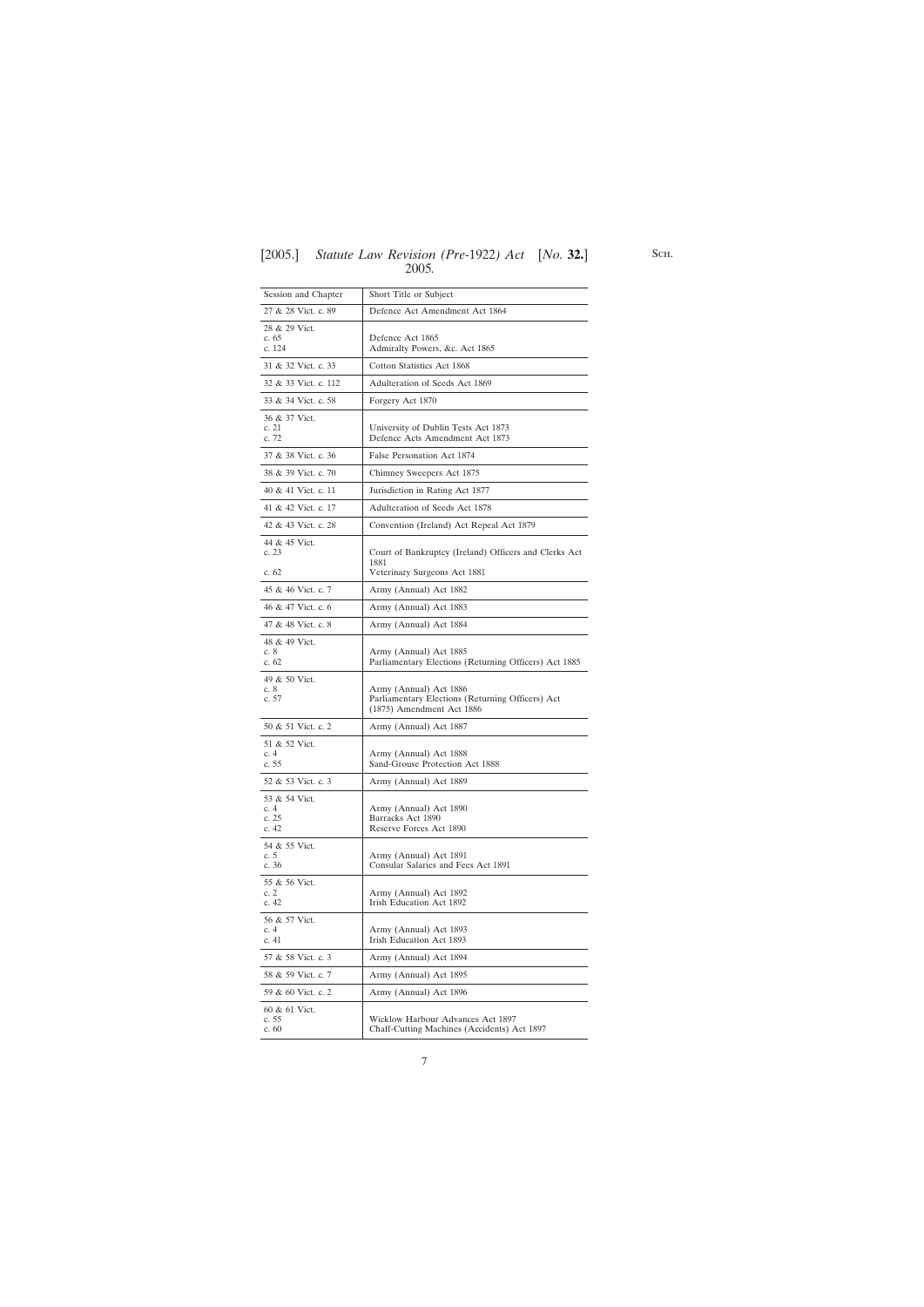| Session and Chapter                                                            | Short Title or Subject                                                                                                                                                                                                                                                                      |
|--------------------------------------------------------------------------------|---------------------------------------------------------------------------------------------------------------------------------------------------------------------------------------------------------------------------------------------------------------------------------------------|
| 61 & 62 Vict.<br>c. 1<br>c. $9$                                                | Army (Annual) Act 1898<br>Reserve Forces and Militia Act 1898                                                                                                                                                                                                                               |
| 62 & 63 Vict. c. 3                                                             | Army (Annual) Act 1899                                                                                                                                                                                                                                                                      |
| 63 & 64 Vict.<br>c. 5<br>c. 17<br>c. 52                                        | Army (Annual) Act 1900<br>Naval Reserve (Mobilisation) Act 1900<br>Naval Reserve Act 1900                                                                                                                                                                                                   |
| 1 Edw. 7.<br>c. $2$<br>c.4                                                     | Army (Annual) Act 1901<br>Civil List Act 1901                                                                                                                                                                                                                                               |
| 2 Edw. 7. c. 2                                                                 | Army (Annual) Act 1902                                                                                                                                                                                                                                                                      |
| 3 Edw. 7. c. 4                                                                 | Army (Annual) Act 1903                                                                                                                                                                                                                                                                      |
| 4 Edw. 7. c. 5                                                                 | Army (Annual) Act 1904                                                                                                                                                                                                                                                                      |
| 5 Edw. 7.<br>c. $2$<br>c.18                                                    | Army (Annual) Act 1905<br>Unemployed Workmen Act 1905                                                                                                                                                                                                                                       |
| 6 Edw. 7.<br>c. $2$<br>c. 43                                                   | Army (Annual) Act 1906<br>Street Betting Act 1906                                                                                                                                                                                                                                           |
| 7 Edw. 7.<br>c. $2$<br>c. 8                                                    | Army (Annual) Act 1907<br>Assay of Imported Watch-Cases (Existing Stocks)<br>Exemption) Act 1907                                                                                                                                                                                            |
| 8 Edw. 7.<br>c. $2$<br>c. 56                                                   | Army (Annual) Act 1908<br>Tuberculosis Prevention (Ireland) Act 1908                                                                                                                                                                                                                        |
| 9 Edw. 7.<br>c. $3$<br>c. $7$<br>c. 21                                         | Army (Annual) Act 1909<br>Labour Exchanges Act 1909<br>Irish Handloom Weavers Act 1909                                                                                                                                                                                                      |
| 10 Edw. 7 & 1 Geo. 5.<br>c. 2<br>c. 6                                          | War Loan (Redemption) Act 1910<br>Army (Annual) Act 1910                                                                                                                                                                                                                                    |
| 1 & 2 Geo. 5.<br>c. $3$<br>c. 35                                               | Army (Annual) Act 1911<br>Local Authorities (Ireland) (Qualification of Women)<br>Act 1911                                                                                                                                                                                                  |
| 2 & 3 Geo. 5. c. 5                                                             | Army (Annual) Act 1912                                                                                                                                                                                                                                                                      |
| 3 & 4 Geo. 5.<br>c. $2$<br>c. 17                                               | Army (Annual) Act 1913<br>Fabrics (Misdescription) Act 1913                                                                                                                                                                                                                                 |
| 4 & 5 Geo. 5.<br>c.2<br>c. 26                                                  | Army (Annual) Act 1914<br>Army (Supply of Food, Forage, and Stores) Act 1914                                                                                                                                                                                                                |
| 5 & 6 Geo. 5.<br>c.25<br>c. 56<br>c. 58<br>c. 69<br>c. $70$<br>c. 73<br>c. 101 | Army (Annual) Act 1915<br>War Loan (Trustees) Act 1915<br>Army (Amendment) No. 2 Act 1915<br>Cotton Associations (Emergency Action) Act 1915<br>Execution of Trusts (War Facilities) Amendment Act<br>1915<br>Naval Discipline (No. 2) Act 1915<br>Naval Forces (Service on Shore) Act 1916 |